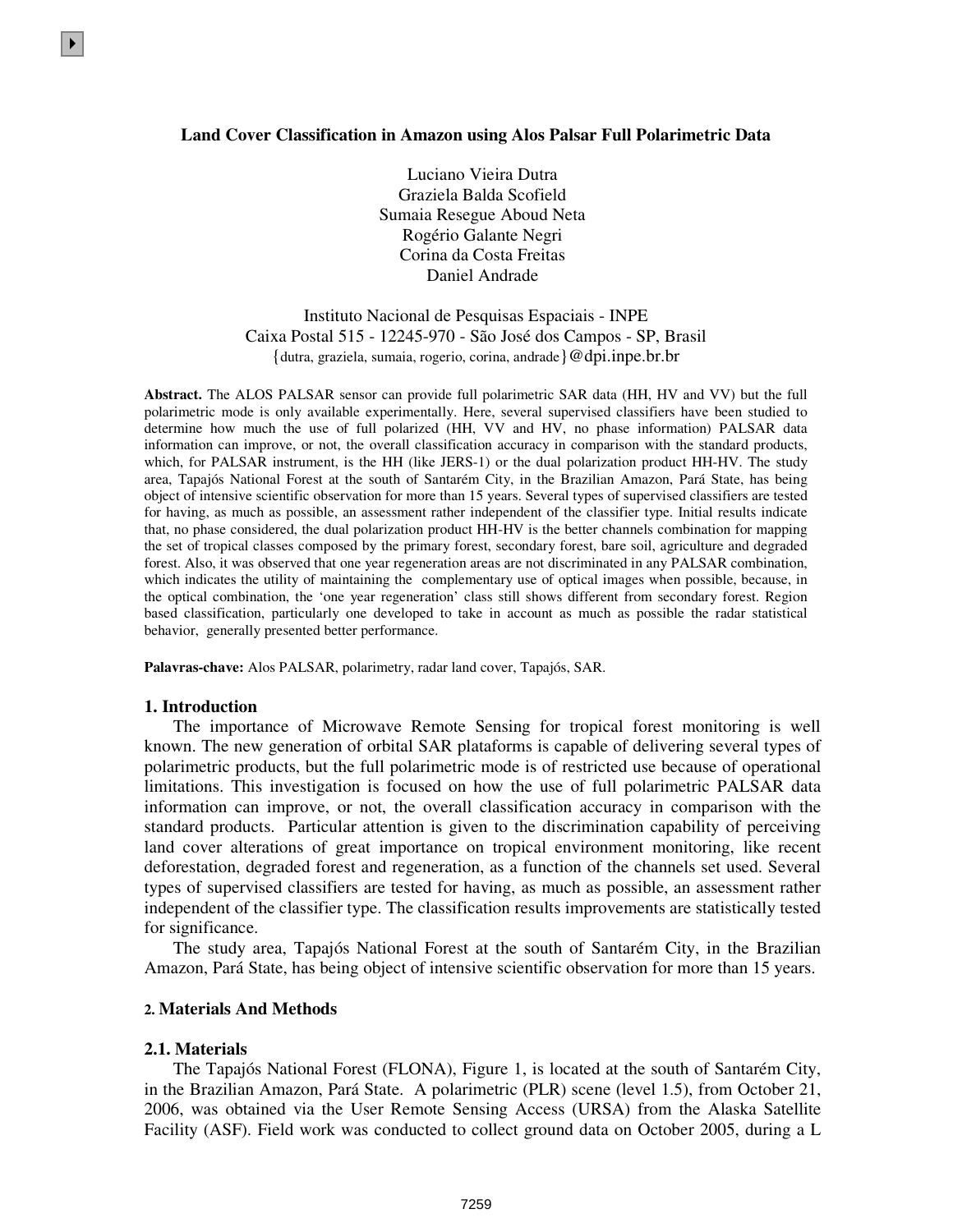Band airborne mission executed with the Brazilian SIVAM R99 sensor system. The mission was planned for acquiring scenes used for the simulation of the proposed German-Brazilian Lband orbital system MAPSAR. Field data was updated to reflect one year difference by visual interpretation of very clear Landsat scenes acquired on August,21, 2006 and other local eye witness reports.



Figure 1. Study area.

## **2.1. Methods**

The following classifiers have been used in the investigation: the standard maximum likelihood (ML) classifier with equal a prioris, for the 3 channel case, and a special case of the ML classifier for the two polarimetric channels case. The Support Vector Machine classifier (SVM) with Radial Basis Functions Kernel, was selected as the deterministic pixel based approach. Finally two versions of supervised region classifiers were also tested.

For all cases, the standard Gamma speckle filtering method was applied to the radar data in the intensity (power) format (5x5 window) for comparing the results with/without filtering. Also, for all possibilities of two-channel combination cases, the ML classifier considering the SAR data distribution as a special case of the Wishart Distribution, as developed by Lee e Grunes (1994), was employed to favor the best modeling construction for pixel based statistical classification.

Region based classification is executed in two phases: firstly, homogenous regions by some criteria are identified into the imagery. Secondly these regions are classified as a whole to one of the known (training) classes.

Two different segmentation strategies has been applied: SegSar (acronym: SS) (Sousa Jr, 2005 e Scofield et al., 2007) which is a specialized radar hierarchical segmentation strategy, where "region growing" is used in the highest compression level and the "split and merge" technique is used in the intermediate levels. Also a border refinement algorithm is applied to each level, before the "split and merge" procedure application, to enhance the region frontier resolution. A standard segmentation methodology available in SPRING system (Camara et al., 1996) (acronym: SP) was also tested. After the segmentation phase, the Bhattacharyya Distance (BD) (Richards, 1993) which is a measure of statistical distance between Probability Density Distributions (PDF) is used, as an association criterion between the region with unknown label and one of the training classes. BD is given by Equation 1 considering Gaussian hypotheses.

$$
BD(m_i, m_j) = \frac{1}{8} (m_i - m_j)^t \left\{ \frac{\sum_i + \sum_j}{2} \right\}^{-1} (m_i - m_j) + \frac{1}{2} \ln \left\{ \frac{\left| \sum_i + \sum_j \right|}{2 \left| \sum_i \right|^{1/2} + \left| \sum_j \right|^{1/2}} \right\}^{-1} (1)
$$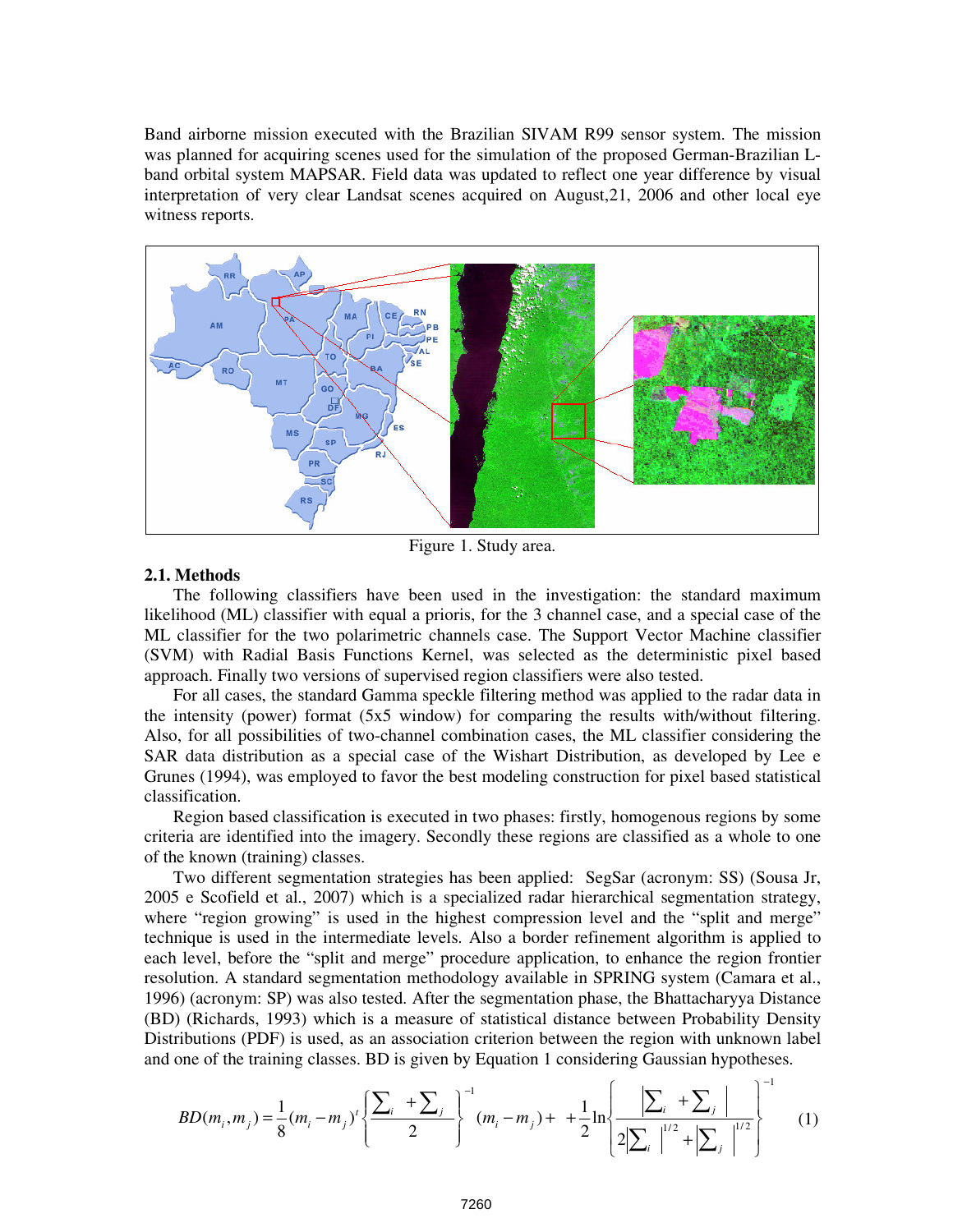BD is measured between the statistics of the region i, and the statistics of each class j, where  $j = 1, \ldots$  #of\_classes. The region *i* is associated with the class with the lowest BD. Region *i* and classes *j* are assumed to be normally distributed with means and covariances of  $m_i$  and  $m_j$ ,  $\sum_i$ ,  $\sum_j$  respectively.

## **3. Results and Discussions**

Figure 2a presents classes and locations used as training samples in this study. Figure 2b presents a Landsat color composition of an 2 month earlier acquisition. The one year regeneration marked of Figure 2b did not show up in the PALSAR composition. In the other hand, however, degraded area by fire (marked deep blue) is clearly visible in PALSAR composition while it is not in the Landsat image composition.



Figure 2. a) PLR image (2006, October 21), composition: HH-VH-VV on RGB and b) TM Landsat-5 composition:5-4-3on RGB (2006, August 21). Degraded areas are only distinctly visible in PALSAR while One Year Regeneration is only noticeable in TM composition.

Table 1 presents a summary of all classification accuracies calculated over training areas. Test areas are not presented here. The best result of all was obtained using the Region Classification approach with the SS segmentation phase. It is possible to observe that SS with no speckle reduction had better performance than with filtering in 2 cases, which maybe explained by the fact that SS is tailored to take in account radar statistics behavior more effectively. Region classification using a standard segmentation (SP) procedure has showed better performance with filtering than with no filtering which is normally expected. In general, however radar tailored segmentation presented better results than standard segmentation approach which was found statistically different at significance level of 95% in almost all cases. Also, in general, HH-HV channels lead to a better classification, including for degraded forest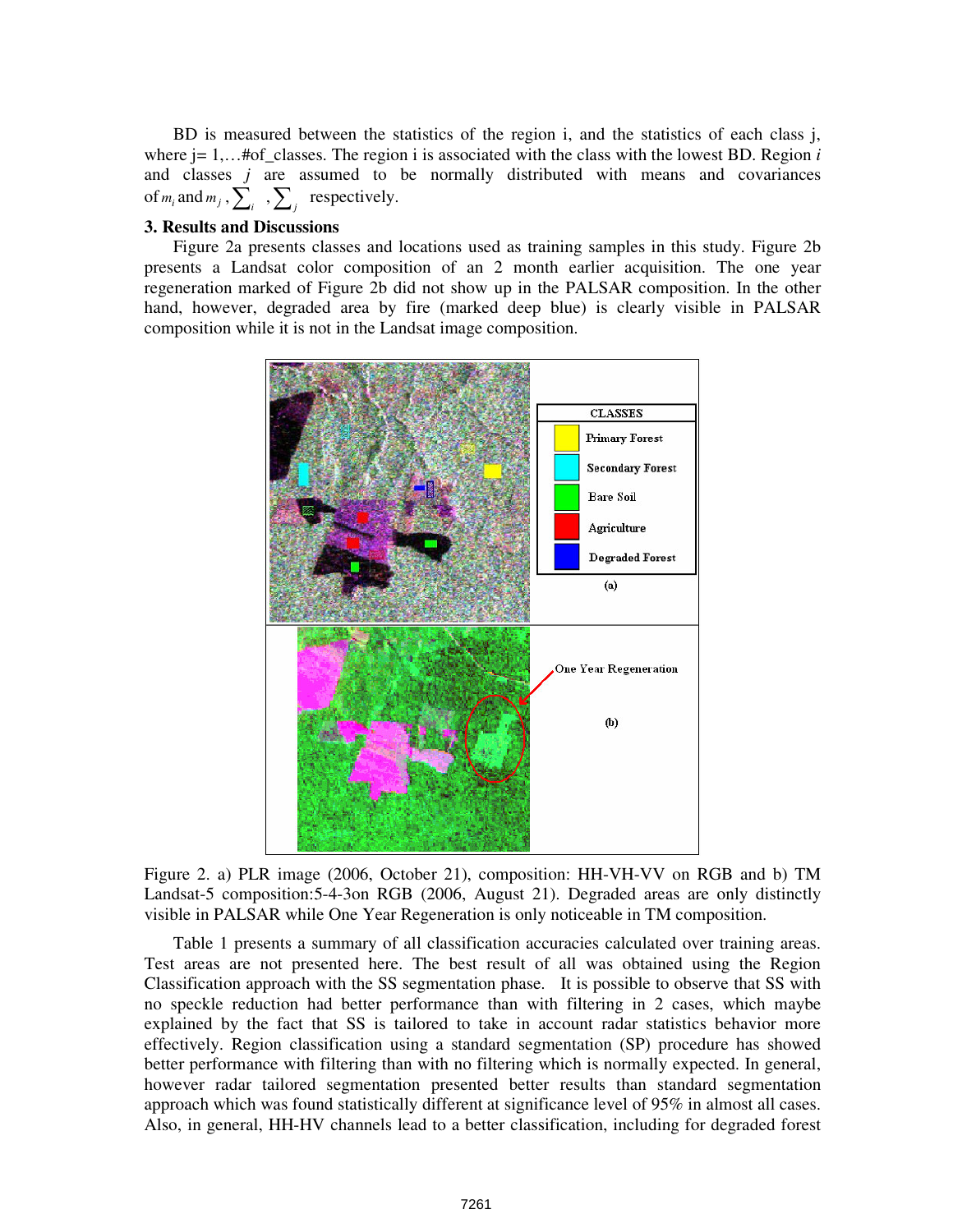discrimination from regeneration and primary forest which have special importance in several ecological studies.

Figure 3 presents the results for the SVM classifier using the filtered channels. Figure 4 shows the results for the region classifier technique with SegSar (SS) phase. It is possible to observe that all combinations with the VV channel tend to present worse results.

# **5. Conclusions**

Initial results indicate that, no phase considered, the dual polarizarition product HH-HV is the better combination for general mapping of the rain forest problem composed by the primary forest, secondary forest, bare soil, agriculture and degraded forest. One year regeneration areas are not observed in any PALSAR combination, which indicates the utility of maintaining the complementary use of optical images when possible. Region based classification, particularly one developed to take in account as much as possible the radar statistical behavior, seems to perform better. Much more studies are necessary to advance this research to take in account the polarimetric phase information, the scattering mechanisms, more suited classifiers including the contextual ones, more detailed assessment procedures, etc. Other previous radar studies on Tapajos are Santos et al. (2002); Freitas et al. (1999); e Dutra et al. (2007).

#### **Acknowledgement**

This research is conducted under the agreement of JAXA Research Announcement Project *Evaluation of Polarimetric and INSAR L-band Data for Floodplain and Land Use/Cover Monitoring, and for Biomass Estimation in Selected Amazonian Test Sites* (JAXA-PI 108). This research is also partially supported by CNPq and MCT.



Figure 3. Classification results using SVM classifier and speckle reduced channels. a) 3 channels, b) HH-HV, c) VV-HV, d) HH-VV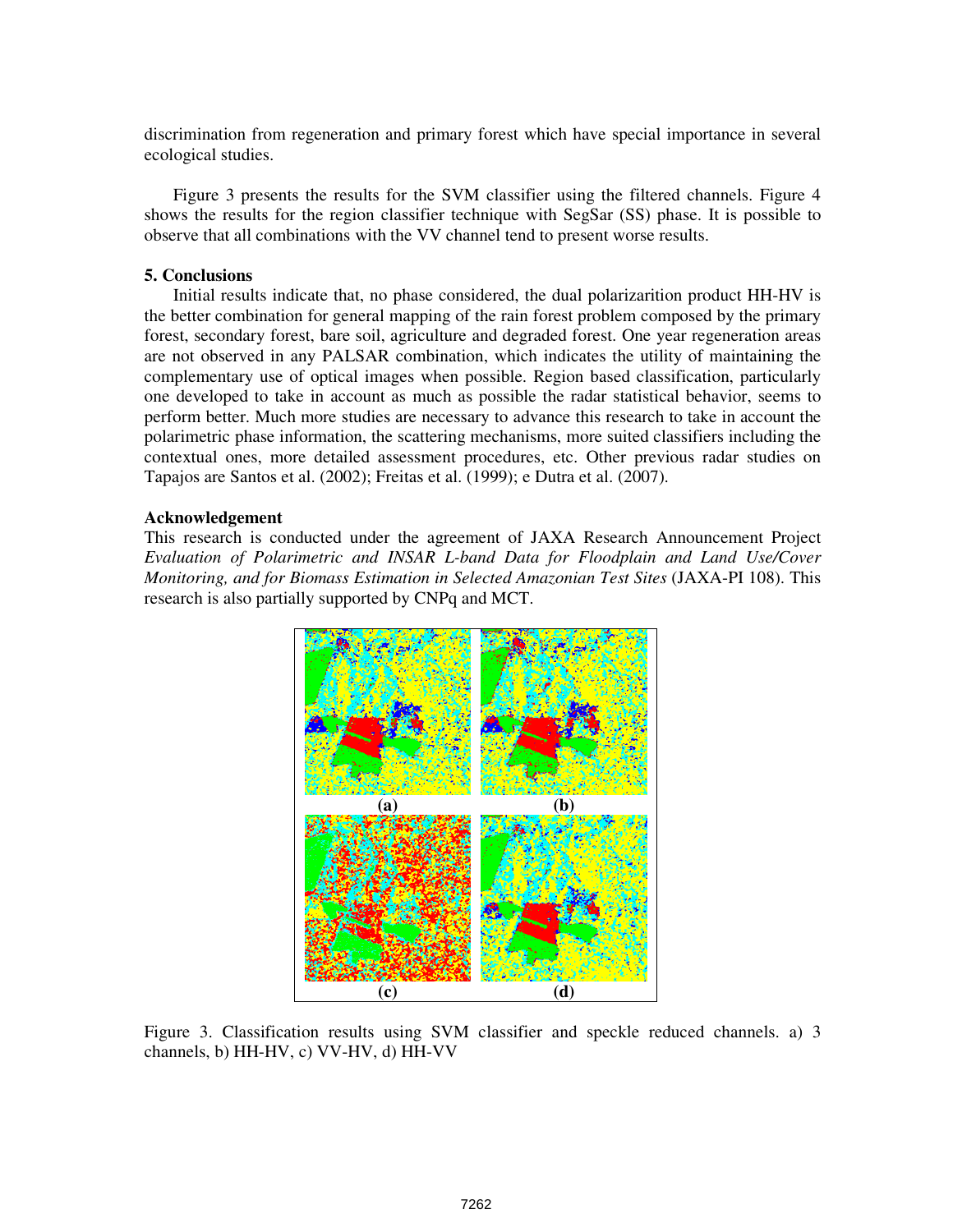| Type       | Channels       | Filtering      | Overall  | $\land$ 2          | $\hat{\textbf{k}}$ |
|------------|----------------|----------------|----------|--------------------|--------------------|
|            |                | Y/N            | accuracy | $\sigma_k$         |                    |
|            |                |                | $(\%)$   | $(10^{-5})$        |                    |
| <b>ML</b>  | 3              | N              | 67.09    | 29.04              | 0.589              |
| <b>ML</b>  | $HH-VV$        | $\mathbf N$    | 49.48    | $\overline{32.10}$ | 0.369              |
| ML         | HH-HV          | $\mathbf N$    | 65.02    | 28.04              | 0,565              |
| ML         | VV-HV          | N              | 61.12    | 30.80              | 0.631              |
| ML         | 3              | S              | 91.70    | 10.28              | 0.896              |
| <b>ML</b>  | HH-VV          | $\overline{S}$ | 56.30    | 29.83              | 0.4571             |
| <b>ML</b>  | HH-HV          | $\overline{S}$ | 93.35    | 8.40               | 0.9168             |
| <b>ML</b>  | VV-HV          | $\overline{S}$ | 82.64    | 19.40              | 0.783              |
| <b>SVM</b> | 3              | N              | 62.09    | 29.79              | 0.5227             |
| <b>SVM</b> | HH-VV          | N              | 46.45    | 29.99              | 0.3264             |
| <b>SVM</b> | HH-HV          | N              | 63.81    | 28.31              | 0.5439             |
| <b>SVM</b> | VV-HV          | N              | 63.04    | 29.58              | 0.5346             |
| <b>SVM</b> | 3              | S              | 86.79    | 15.60              | 0.8343             |
| <b>SVM</b> | $HH-VV$        | $\overline{S}$ | 59.15    | 30.86              | 0.4856             |
| <b>SVM</b> | HH-HV          | $\overline{S}$ | 89.20    | 13.07              | 0.8647             |
| <b>SVM</b> | VV-HV          | $\overline{S}$ | 74.96    | 25.13              | 0.6856             |
| SS-BD      | 3              | N              | 96.54    | 4.5                | 0.9567             |
| SS-BD      | HH-VV          | N              | 77.97    | 22.91              | 0.7247             |
| SS-BD      | HH-HV          | N              | 96.71    | 4.29               | 0.9589             |
| SS-BD      | $\bar{V}V$ -HV | N              | 90.67    | 11.4               | 0.8830             |
| SS-BD      | 3              | S              | 91.88    | 9.99               | 0.8983             |
| SS-BD      | HH-VV          | $\overline{S}$ | 86.09    | 15.88              | 0.8263             |
| SS-BD      | HH-HV          | $\overline{S}$ | 96.54    | 4.51               | 0.9567             |
| SS-BD      | VV-HV          | S              | 91.88    | 9.99               | 0.8983             |
| SP-BD      | 3              | N              | 88.51    | 13.73              | 0.8564             |
| SP-BD      | HH-VV          | N              | 67.27    | 26.58              | 0.5925             |
| SP-BD      | HH-HV          | N              | 96.45    | 4.62               | 0.9557             |
| SP-BD      | VV-HV          | N              | 85.06    | 17.35              | 0.8130             |
| SP-BD      | 3              | S              | 91.70    | 10.22              | 0.8963             |
| SP-BD      | HH-VV          | S              | 77.97    | 20.30              | 0.7261             |
| SP-BD      | HH-HV          | $\overline{S}$ | 94.99    | 6.41               | 0.9373             |
| SP-BD      | VV-HV          | $\overline{S}$ | 86.96    | 15.20              | 0.8368             |

Table 1. PALSAR land cover classification accuracy of (supervised).